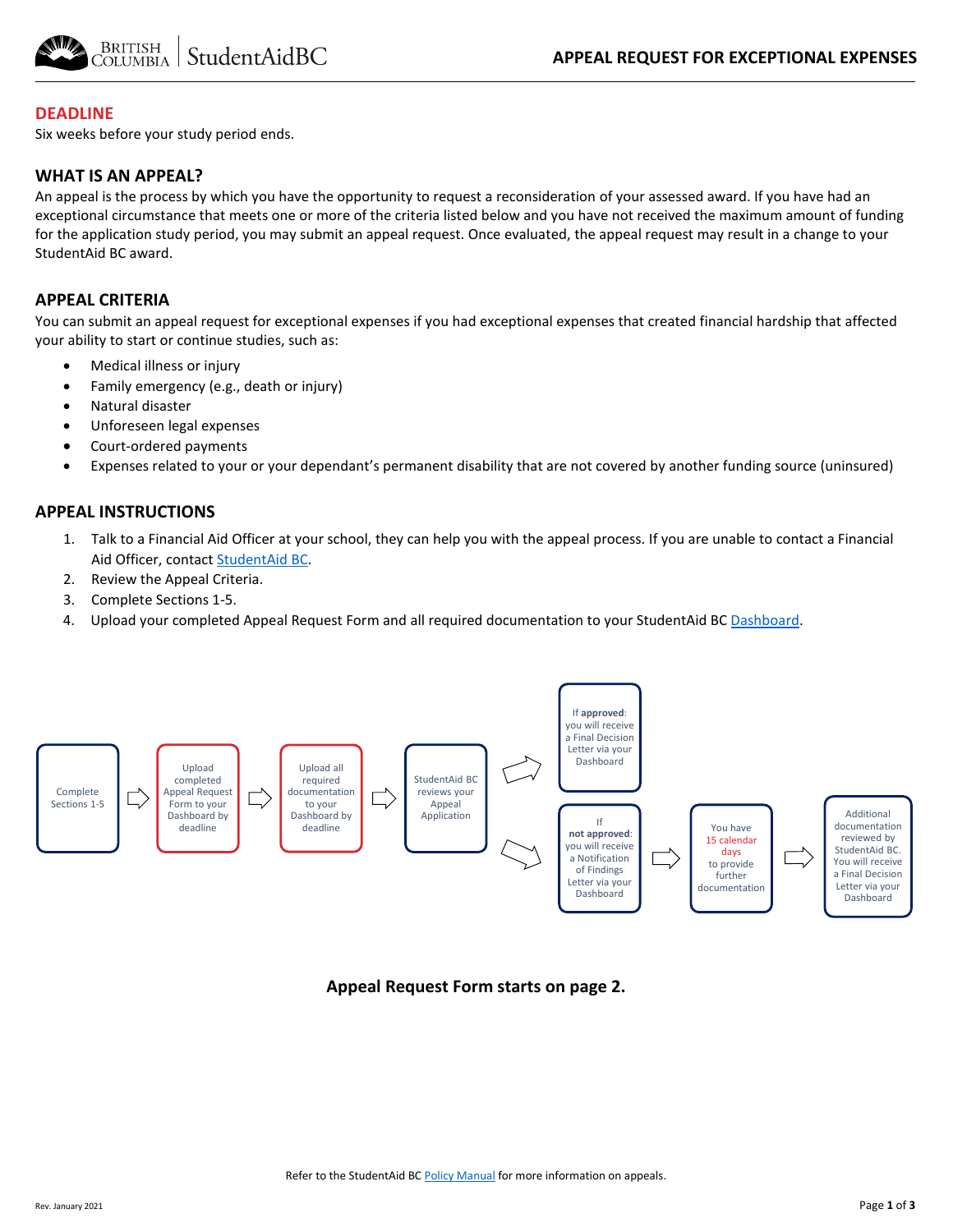

### **APPEAL REQUEST FOR EXCEPTIONAL EXPENSES**

### **SECTION 1 – STUDENT INFORMATION**

| STUDENT'S SOCIAL INSURANCE NUMBER      | STUDENT'S APPLICATION NUMBER |  |  |  |  |
|----------------------------------------|------------------------------|--|--|--|--|
|                                        |                              |  |  |  |  |
| STUDENT'S LAST NAME                    |                              |  |  |  |  |
|                                        |                              |  |  |  |  |
| STUDENT'S FIRST NAME<br>MIDDLE INITIAL |                              |  |  |  |  |
|                                        |                              |  |  |  |  |

# **SECTION 2 – REQUIRED DOCUMENTATION**

You must submit all of the following documentation to your StudentAid BC [Dashboard](https://studentaidbc.ca/dashboard) to support your appeal request:

**A letter** explaining:

- Your exceptional expenses.
- When the exceptional expenses occurred.
- The amount of payment.
- Why these expenses were necessary during your study period.

**A copy of your medical/dental insurance plan,** if applicable. You must submit documentation from your insurance company verifying that this expense is not covered, and that your payment or a portion of your payment will not be reimbursed under your health plan. Maximum reimbursement allowances will be based on insurance company premiums. For example, if requesting reimbursement for the cost of new glasses, provide documentation that your prescription has changed and a breakdown of the cost of your glasses (e.g., \$50 for lenses, \$100 for frames, \$150 TOTAL).

**All relevant supporting documentation** of your expenses (payment receipts, a copy of your bank statement, cancelled cheques, etc.).

#### **YOUR ASSESSMENT WILL BE DELAYED OR DENIED IF YOU DO NOT SUBMIT ALL REQUIRED DOCUMENTATION.**

### **SECTION 3 – MONTHLY EXPENSES**

| MORTGAGE/RENT          | \$<br>.00 | <b>PHONE</b>             | \$<br>.00                                                     |
|------------------------|-----------|--------------------------|---------------------------------------------------------------|
| <b>SECOND MORTGAGE</b> | \$<br>.00 | <b>DAYCARE</b>           | \$<br>.00                                                     |
| <b>FOOD</b>            | \$<br>.00 | <b>TRANSPORTATION</b>    | \$<br>.00                                                     |
| <b>MEDICAL</b>         | \$<br>.00 | <b>VEHICLE PAYMENT 1</b> | \$<br>.00                                                     |
| <b>DENTAL</b>          | \$<br>.00 | <b>VEHICLE PAYMENT 2</b> | \$<br>.00                                                     |
| <b>HYDRO</b>           | \$<br>.00 | <b>VEHICLE INSURANCE</b> | \$<br>.00                                                     |
| CABLE                  | \$<br>.00 | <b>VEHICLE UPKEEP</b>    | \$<br>.00                                                     |
| <b>WATER</b>           | \$<br>.00 | GAS                      | \$<br>.00                                                     |
| <b>REPAIR COSTS</b>    | \$<br>.00 | <b>MAJOR PURCHASES**</b> | \$<br>.00                                                     |
| OTHER*                 | \$<br>.00 | must be provided.        | ** Copies of paid receipts for emergency purchases or repairs |

\*Itemize other expenses: